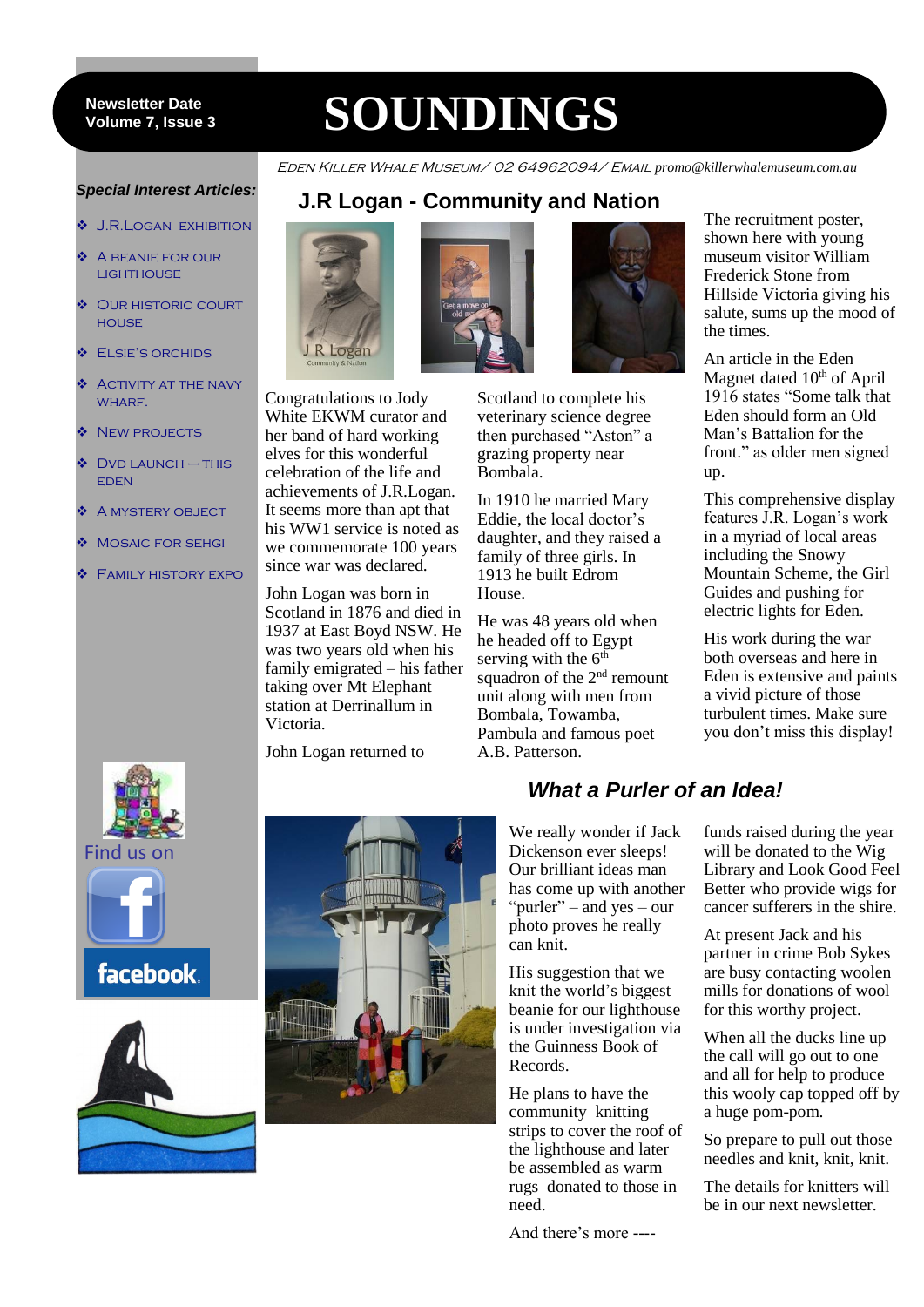Feb

# *The Case of Ah King's Missing Bridle*

Continuing the theme of our walk through Eden's history we focus on Eden's Court House, across the road from **EKWM** 

Eden Court of Petty Sessions was established at Eden Courthouse in April 1847, the clerk of court being Mr Edward Ferris. Magistrates appointed that year included Mr (later Sir) Oswald Brierly. Mr William Walker and Mr James Walker. Eden police district in 1848 covered the county of Auckland. A chief constable and two constables were stationed at Eden. Mounted police were stationed at outposts.

Eden watch house was established in 1849 with lookout point fenced off from the jetty area as a police paddock. Eden water police were formed in 1854.

Exploring the Courthouse ledger transcribed in great detail by volunteer Robin Clark, we gain insight into some fascinating cases.

#### May 1880 – Ah King V Ah Tin Gut

Ah King was missing a bridle when staying at Ah Tin Gut's fishing camp. Ah Tin Gut was the thief and tried to blame a black fellow. He finally replaced

the bridle – case dismissed.

December 1880 – Schultz V Baxter

John Shultz grabbed Sarah Harris Edwards by the hair and knocked her down while playing Kiss in the Ring at Green Point. William Baxter hit John on the nose. Sarah Ann Edwards called Constable Collerton. Shultz fined 1£ 10/2

#### January 4<sup>th</sup> 1881

Constable Woods arrested Pin Lee for beating a horse he also saw Samuel Parker at 10am drive bullocks through town then at 8pm saw the same bullocks in bad condition lying in an allotment with no feed or water. Defendant was drunk. Fined 10 shillings and 6/8 costs

March 11<sup>th</sup> 1881

Alexander Silvie on remand – willful disobedience of lawful commands and insubordination for assaulting Henry Johnston the mate and with continued willful disobedience of lawful commands on board the schooner Rubicon of Launceston. Two months imprisonment in Bega Goal and to forfeit 2£ out of his wages.

#### September 1883

Tom the Greek gave Bally Rocket a bottle of rum to give to John Morris the cook at Fishery Station. Black Charley gave Bally a drink as well. Case



dismissed – defendant admonished not to send packages by aboriginals in the future.

Threatening and abusive language – March 1881

Charles Roberts abused Allan Liang a farmer of Towamba – fined 5 shillings and costs of 6/8

February 1879

William Ross accused Bourn Russell Harbor Master and Pilot of Eden of allowing his dog to kill his goose. Russell beat the dog with a stick and told his wife to pay for the goose. Ross wanted the dog shot and took out a summons

Fine 1 shilling and costs 3/6

Take some time and visit our library and check out the dastardly criminals of the 1800s – my favorite crime – drunk in charge of a horse and cart. My dad was once arrested for being drunk in charge of a pushbike – crimes don't change – just the faces. Dad was, after all, a fair dinkum Dutchman!





Thanks to the hard work and persistence of the Friends of EKWM you will notice some striking pots of orchids near the Theatrette door. *Elsie's Legacy*

The orchids belonged to Elsie Masters and are a tribute and delightful reminder of the work and energy she contributed to the Museum as a volunteer and her love of gardening.

The beautiful pots were donated by Frank Swinfield and belonged to his mother.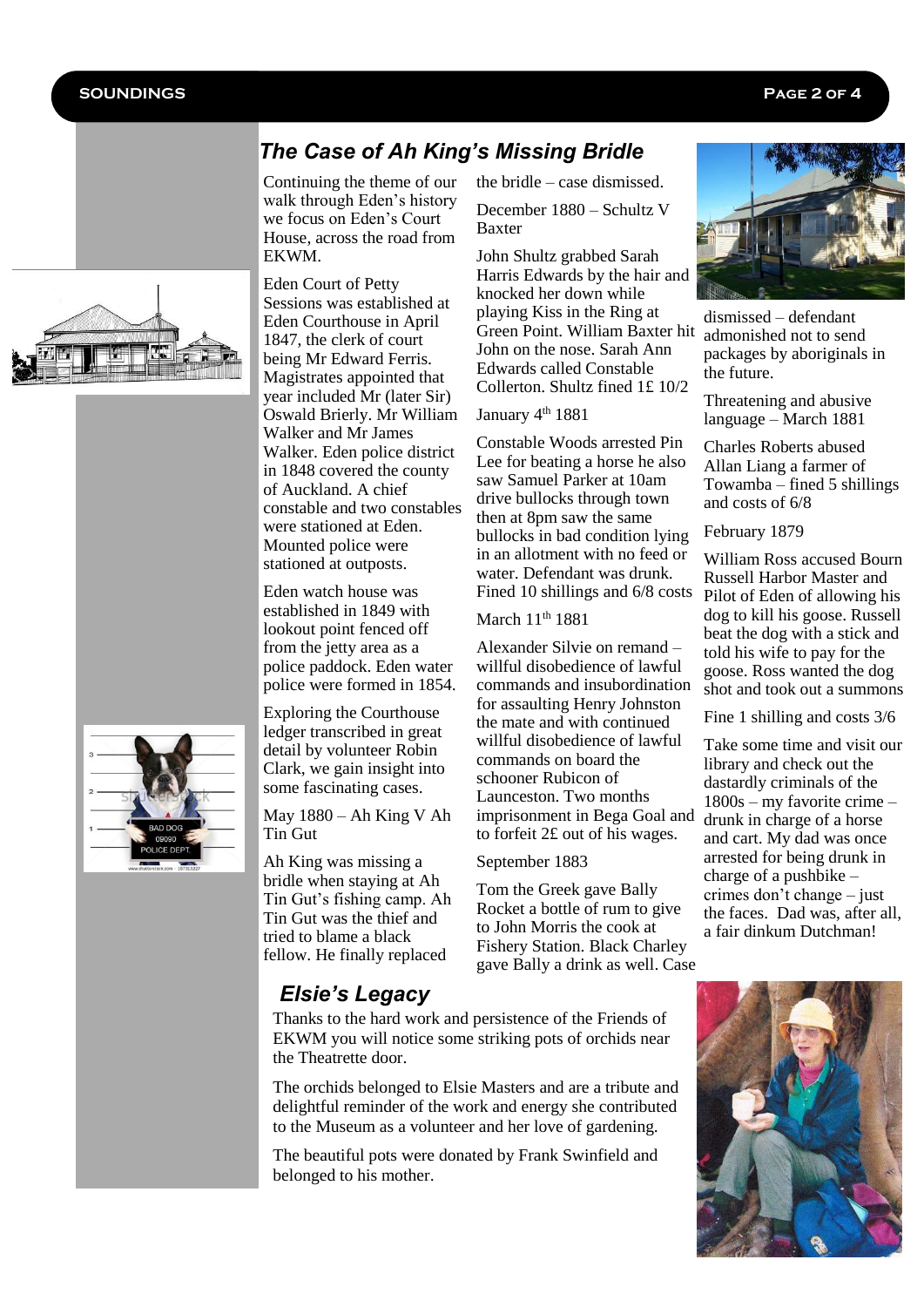#### **SOUNDINGS Page 3 of 4**

## **Blowin' in the Wind**

Roving reporter Robert Whiter has kept a weather eye on the shipping activity in Twofold Bay. He sent us the following details and graphic photos of the components for the wind farm at Boco Rock west of Nimmitabel.

Each segment of the towers weighing 54 tonne is fitted with a bracket at both ends to prevent rolling and damage to the beautifully finished exterior while unloading.

The components were stored in a depot at the Pine log yard Edrom ready for transport to Nimmitabel on huge trucks.

The brackets were then removed and lifting eyes fitted to facilitate handling at the

### *Cooking up a Storm*

Monaro farm site. Climbingladders and electric cabling were already fitted internally.

In the first ship load some of the nacelles– the housings with generators which sit atop the tower to receive the rotor and blades - were received.

Travelling on Imlay Road I watched in awe as the huge towers and vanes made their slow but steady way over the mountains with their police escorts stopping the log trucks 50,000 homes. and other traffic.

Local stevedores had originally been sidelined throughout the discharge of the first two shipments but later were integrated into the Port Kembla based company carrying out the work. It was good to see twenty four locals involved.

This equipment forms stage  $1(67$  turbines) of the wind farm to be erected in groups across 27 properties at Boco Rock. Construction began in August 2013 and is still continuing. When the project, owned by the Taiwanese, is completed in 2015, the over 100 turbines are estimated to power





Tower base at boco rock





The new kitchen at EKWM is looking great. The vinyl floor covering is now being laid and we will soon be putting on some amazing functions. It will be a delight to have plenty of working space and modern appliances to streamline our morning and afternoon teas.

We will have new carpets down on the lower galleries around early September.

The design for the new lift is completed and a development application is to be completed.

# *Parking with a view*



What looks a little like a heli-pad for disabled helicopters is in fact our new disabled parking spot. It will also show off the Red Reef marker buoy currently with Eden Slipway Service being sandblasted and repainted. Thank you again Jack and crew for a job well done.

A blog featuring Old Tom has hit the big time. Use the following link to read the story now on the front of the National Museum website.

[http://www.nma.gov.au/online\\_features/object\\_st](http://www.nma.gov.au/online_features/object_stories/your_stories) [ories/your\\_stories](http://www.nma.gov.au/online_features/object_stories/your_stories)

Jody helped me pull this one into line and sourced the historic photo – read about it – then post a comment!